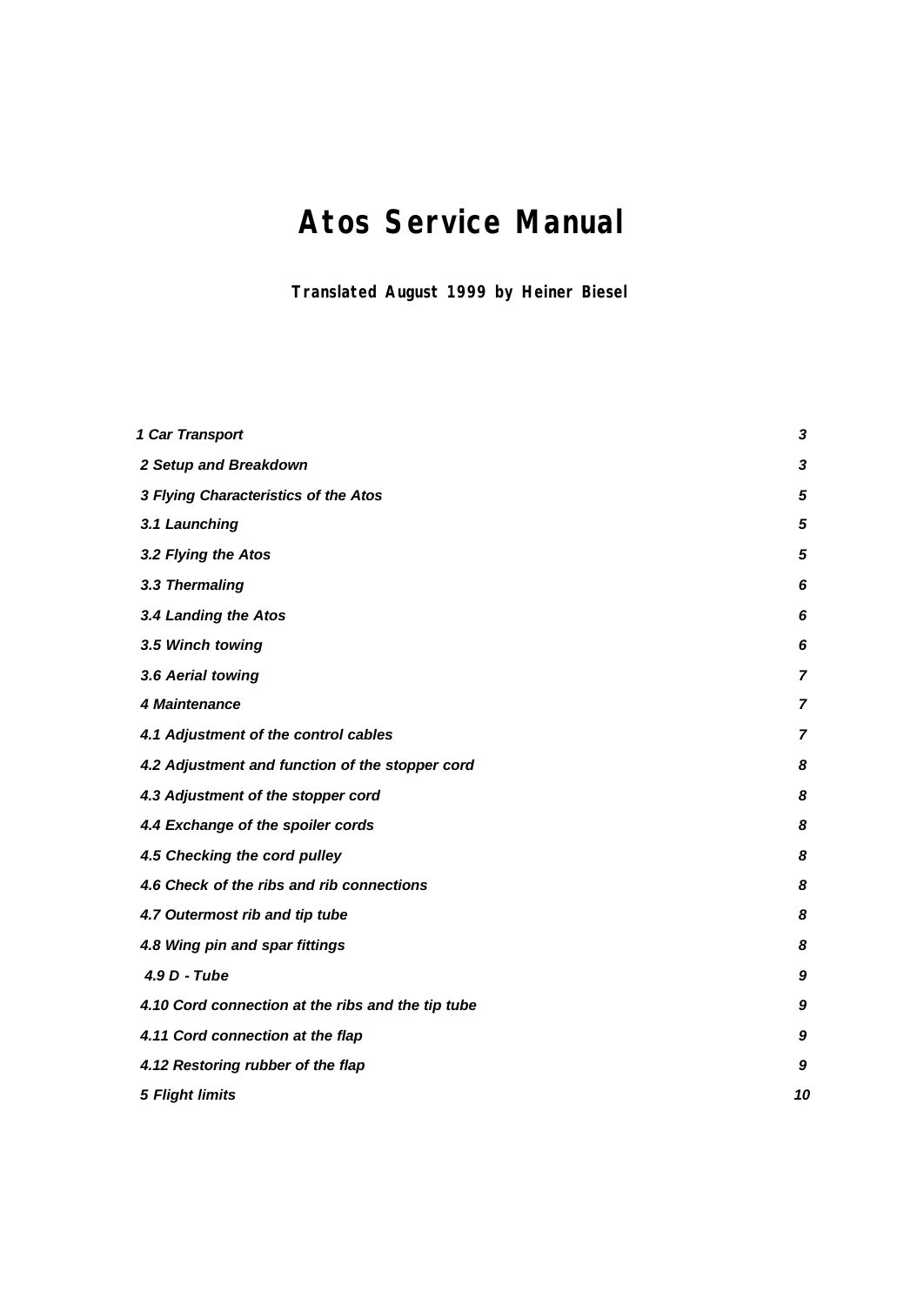# *6 Technical data 10*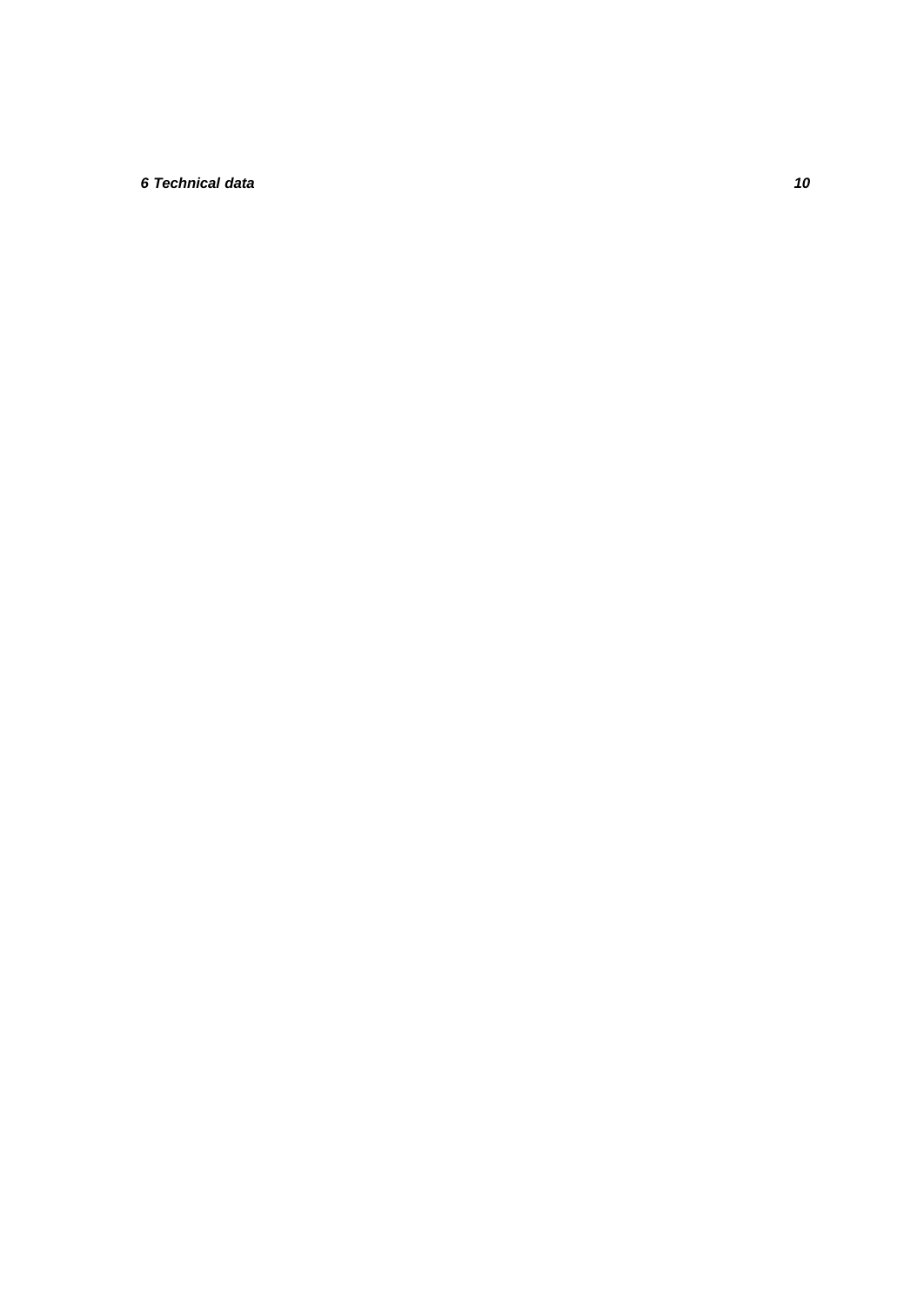## *1 Car transport*

Since the spar is made of carbon fiber it is quite susceptible to damage from point loading. It is best to support the glider with several padded supports. If there are only two supporting points, such as a roof rack, they should each be at least 4 inches wide to distribute the load. Adjust the straps only as tight as necessary and spread them apart.

The Atos should be transported with the control bar bracket facing upwards. This usually means that the zipper is on top. Use a waterproof bag to keep the Atos dry and to protect it against salt. The composites used in the construction of the spar, the spoiler, and the flaps can absorb moisture. If the Atos gets wet it should be dried immediately to prevent mould and corrosion.

## *2 Setup and Breakdown*

## *Setup*

- 1. Attach the base tube to the down tubes.
- 2. Flip the Atos upright and rest it on the control bar. Do not hold the glider at the nose fitting as this can damage the keel.
- 3. Flip out the nose turnbuckle. If the wings are spread out with the turnbuckle inside, the nose tube or the spar may be damaged.
- 4. Spread the wings until the keel tube touches the ground. Do not insert the tail extension tube at this point.
- 5. Insert the tip tubes and wands, and push them in as far as they will go. Attach the tip cam to the tube. Place the upper and the lower cords in the corresponding grooves on the cam. Tighten the cam until it rests on the inside of the sail. Do not let it slip and hit the tip. Fold out the outermost two ribs at this point.
- 6. Attach the rings at the trailing edge of the sail to the keel fittings. Push keel as far forward as necessary to accomplish this. Be careful not to damage the flaps.
- 7. Close the top zipper.
- 8. Connect the nose turnbuckle to the D-tube fitting and tighten it while pushing on the nose to spread the wings. Verify that you have tightened the turnbuckle the correct amount by noting that the string forms two hanging loops and is not twisted. The turnbuckle has to be exactly at the stopper nuts and the bolts must be secured with the safety rings.
- 9. Insert stinger.
- 10. Fold out and attach the ribs to the sail.
- 11. Attach the flap control cables to the flaps using the pip pins.
- 12. Attach spoilerons to actuating levers.
- 13. Now attach the front nose wire, the nose tube, and nose cone, and close the bottom zipper. Especially after an inspection where the Velcro had to be opened completely, it may happen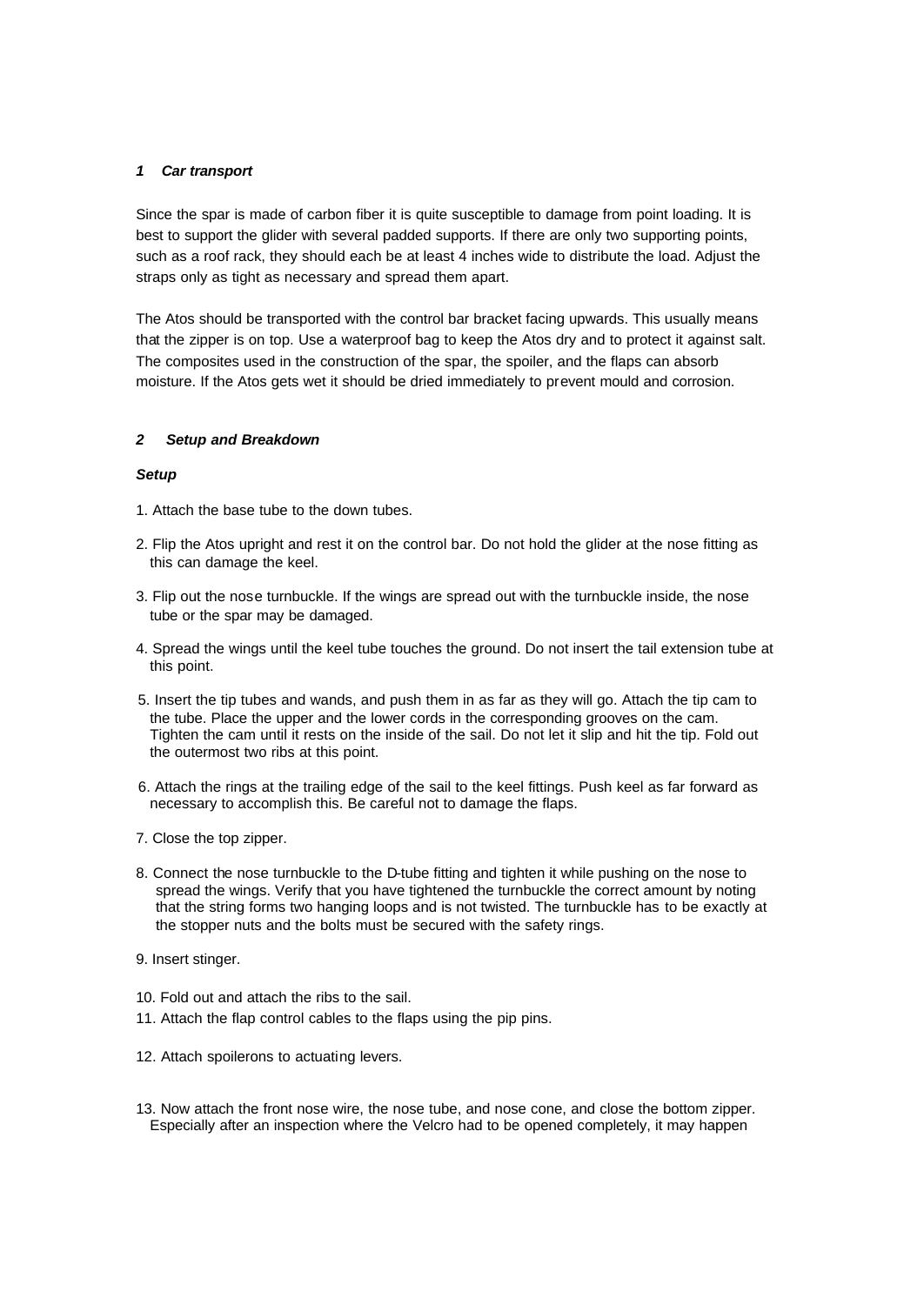that the sail is uneven. If this is the case, loosen the Velcro, adjust the trailing edge of the sail, and close the Velcro again.

- 14. Thread the flap cord through the clamp on the base tube and check the flap position. Put a knot into the cord at the jam cleat to mark the position in which the flaps are fully retracted. This is a slightly negative flap setting.
- 15. Attach the control cables of the spoilers to the base bar and secure them to the quick pins. Slide the protective covers over the fittings

Check before every launch:

- Check all links on the glider after set-up, such as safety rings and split-pins, etc.
- Make sure the flaps are fully functional. Check all positions, and make sure that they move freely at all six ribs on which they pivot.
- Verify the spoiler deflection by moving the control bar. You should have about 80 degrees deflection.

## *Breakdown*

Breakdown of the Atos is simply the reverse of the set up procedure. Make sure you observe the following points:

- Rest the glider only on the spar and the tip rods, not on the extended ribs.
- Remove the flap before releasing the nose fitting.
- The sail should only be zipped and unzipped while the nose turnbuckle is not tensioned.
- Detach the spoiler cables before you fold the wings in.
- Make sure you fold the sail in the keel area so the zipper will not be damaged when folding in the spars. Fold the top zipper back once toward the wingtip before folding the sail. Stand in front of the glider and pull the sail up across the D-tube toward yourself. Fold the sail around the D-tube. Place the zipper pull at the trailing edge of the sail.
- Be careful when folding the wings and do not force them. Make sure you have detached the spoiler control cables, and that the turnbuckle cannot get caught.
- When dismantling the spoiler, be careful the spoiler lever does not snap back against the rib.
- Make sure you pack all parts in the bag so that they will not be damaged during transport.
- Fold flaps and spoilers so as to lay as flat as possible on the wings.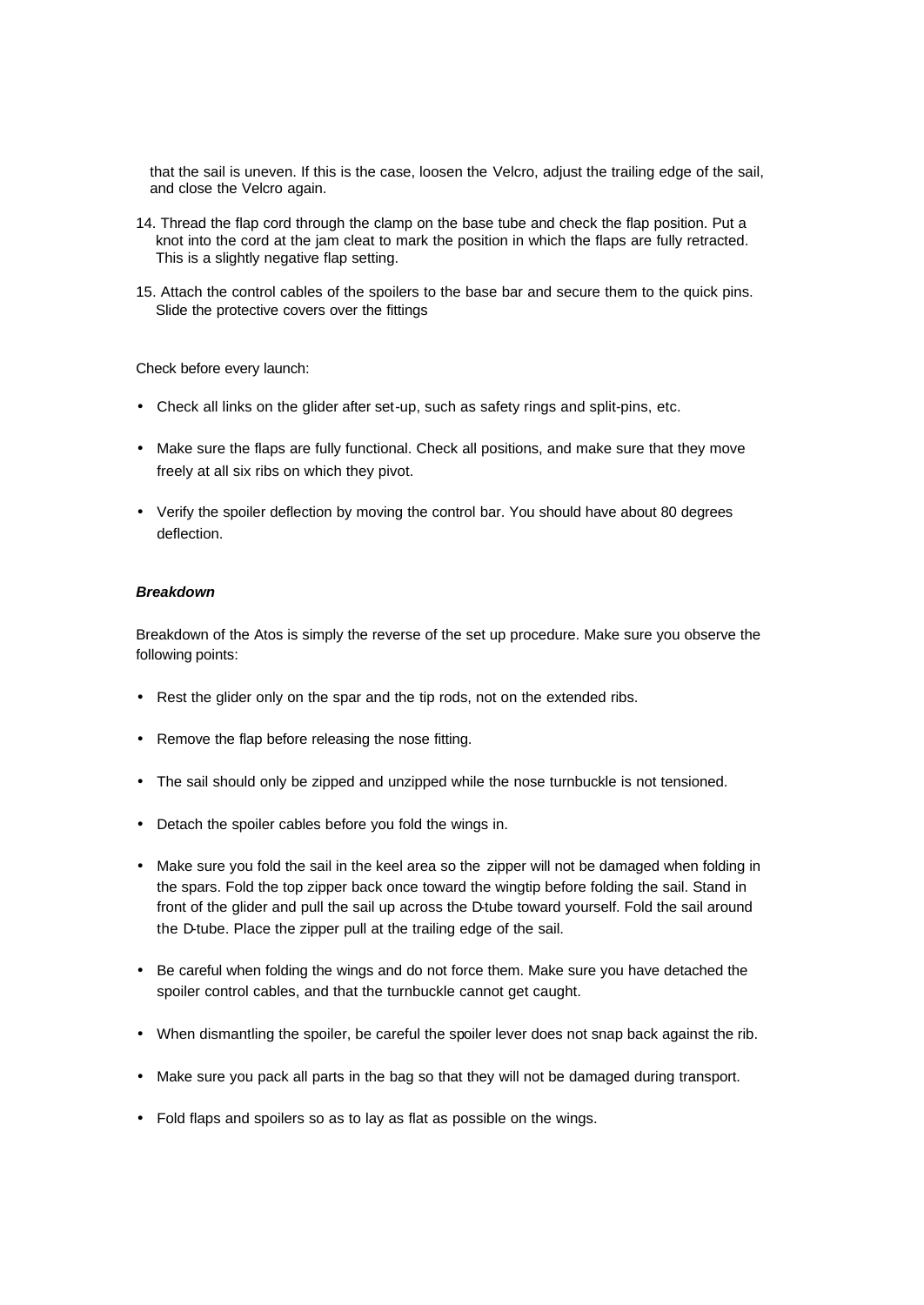## *3 Flying Characteristics of the Atos*

## *3.1 Launching*

The Atos is slightly tail heavy during ground handling. However, the wing will establish the proper nose angle during the first couple of steps at takeoff. Experiment with a short run on flat ground to become familiar with this characteristic. The spoilers are highly effective for balancing the wing even during gusty conditions, but you should take some time to test out their response before your first flight.

For takeoff pull just enough flap so that the knot is even with the edge of the rubber covering of the control bar. Launch is much the same as for any other hang-glider.

## *3.2 Flying the Atos*

The Atos is controlled by weight shift like any conventional glider. It will take a little while to get used to the slack in the spoiler control cables and the response time of the glider. The Atos does not require any high-siding in turns and is quite easily controlled in roll and pitch. Control effort is significantly less than required for conventional gliders. Initiate a turn by simply pushing and holding the control bar to the side, then center the control bar when the proper turn has been established. Quick control impulses are not effective.

The spoilers produce a strong yawing moment when fully deflected. This can be an advantage when quickly changing direction e.g. when thermaling. It is possible to over-control the glider in yaw at high speeds. Control movements should therefore be reduced at such speeds.

Reduce spoiler deflections under these conditions:

Speeds greater than 65 km/h (40 mph) with flaps set at 70 degrees. Speeds greater than 80 km/h (50 mph) with flap settings between 0 and 15 degrees.

An airspeed indicator should be used initially to establish the correct speeds. NOTE: Do not spin the Atos! It is possible to exceed the structural limits of the glider during spins and their recovery. Spin recovery is initiated by returning the control bar to the neutral position and pulling gently out of any dive.

## *3.3 Thermaling*

The Atos thermals best at a flap setting of about 15 degrees. However, in strong turbulence it is best to reduce this.

At speeds above 65 km/h (40 mph) best sink rate is obtained at zero degrees flap. Best glide is between 31 and 35 mph at approximately 5 degrees flap.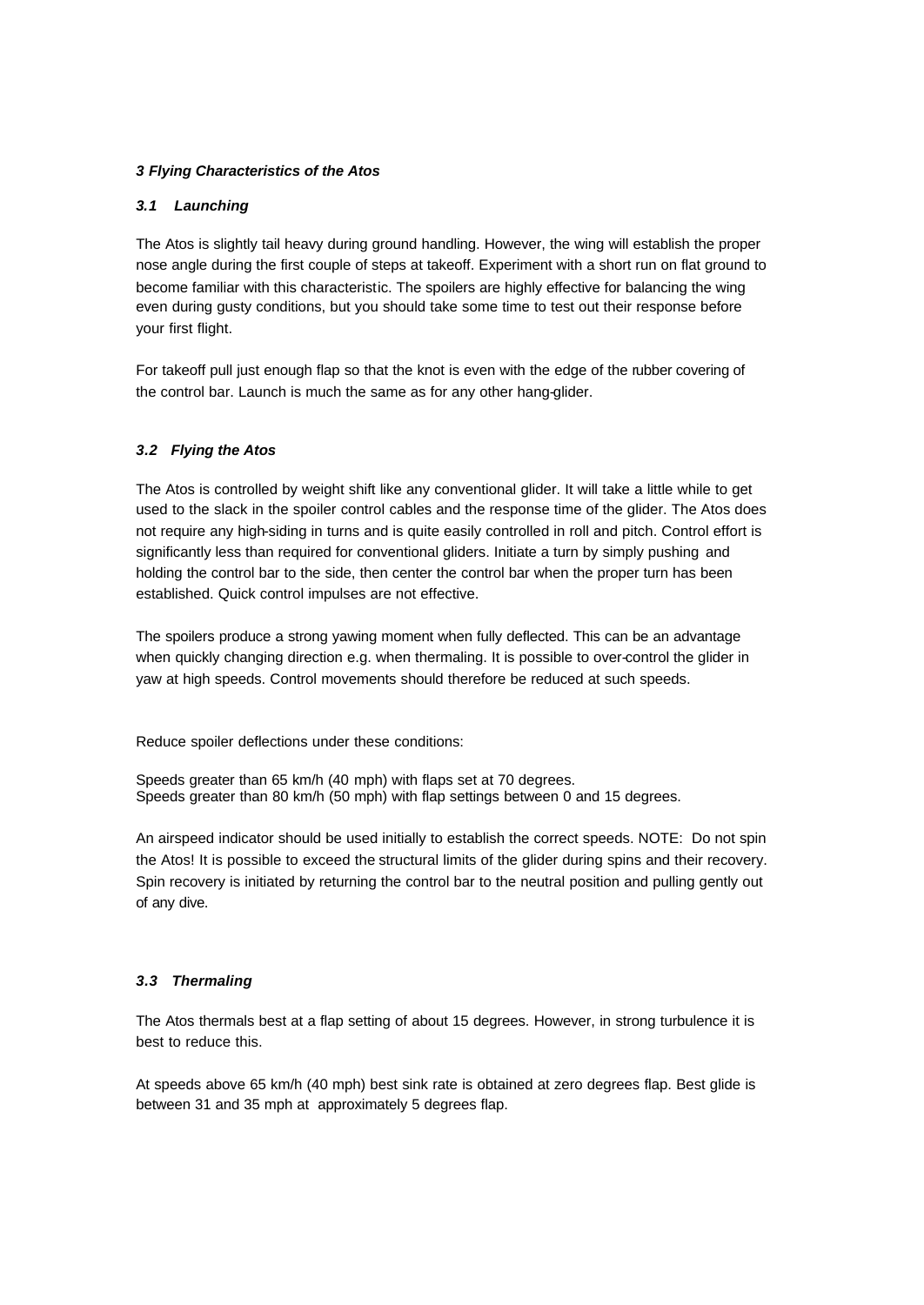# *3.4 Landing the Atos*

For landing, the flaps should always be fully deflected. This is the best way to obtain the lowest stall speed. The easiest way to regulate the glide path is to deflect the flap completely and to vary airspeed.

It is recommended during the first landings to position the flap for landing while at an altitude of 150 feet or more, and to fly a long final. To avoid having the tip tubes touch the ground, be prepared for an aggressive flare.

# *3.5 Winch towing*

The best way to tow the Atos is with a flap position of 15 degrees. Speed control is optimal at this flap setting. Lower winch tow speeds often mean a higher release altitude.

# *3.6 Aerial towing*

In conditions of very low winds the Atos should be launched at a flap position of 15 degrees. With a headwind a lower flap setting is better. The trim speed can be adjusted to the speed of the towing aircraft. It may be necessary to push out more on tow than you would with a conventional glider.

## *4 Maintenance*

The Atos is mostly made out of fiber reinforced material. Compared to metals, composites do not show obvious signs of damage. Metals deform before they will break, while composites may only show hairline cracks if damaged.

Damage to composite materials can be detected by looking for signs of delamination and by checking the stiffness of the material. However, it is not always easy to detect such damage, and we recommend that you have your dealer inspect your glider if you suspect any damage.

Dealer inspections should take place ever 200 hours or 2 years, whichever comes first. Between dealer inspections you should perform the following checks yourself.

# *4.1 Adjustment of the control cables*

The control cables are adjusted at the factory and should have about a half an inch of slack on each side. Always check this before every launch. Lift the nose slightly and move the control bar from side to side to check slack.

After the first few flights the knots get tighter, and cables and cords stretch. This will increase slack. Adjust the slack of the spoiler control cables to not exceed one inch on either side.

Follow this procedure for adjusting the spoiler control cable: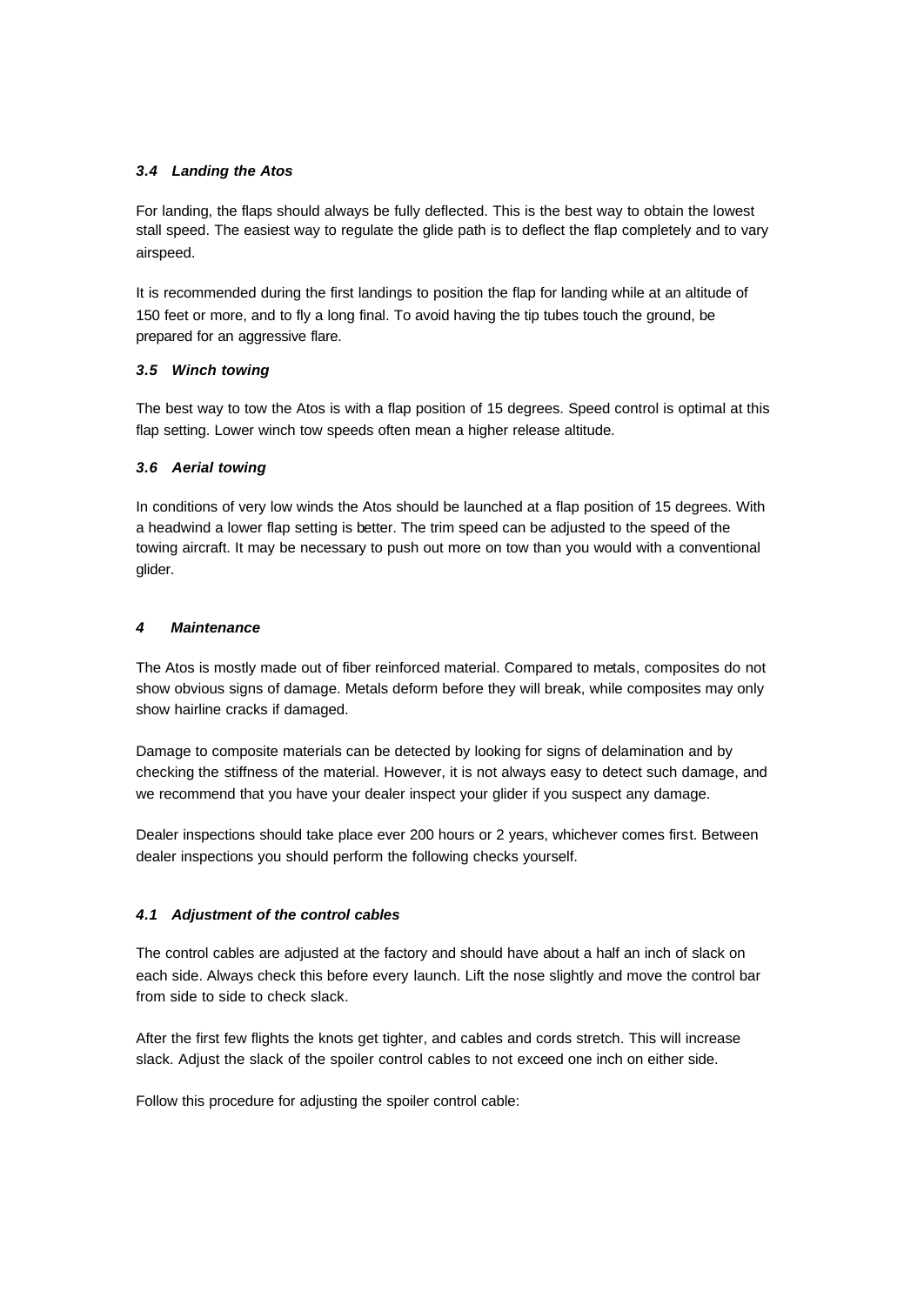With the glider set up, open the Velcro at ribs 5, 6 and 7. Fold in the rib at the spoiler position and adjust the spoiler cord at the spar fitting. Check the amount of slack and the proper operation of the spoilers. Make sure the knot on the spoiler cord is good and tight, and that the Velcro is properly closed. This is done most easily when the spoiler rib is folded in and the wing is set close to the ground. Remember, the spoilers are your **only** flight controls for roll, and if the spoiler cords come undone you will have no directional control. Verify that the spoiler is adjusted properly by attaching only the spoiler rib to the rear of the sail and moving the wing up and down. Make sure that the spoiler cords are well tied with two half hitches and a closing knot. After adjusting the spoiler cord you must also adjust the spoiler stop cord as described next.

# *4.2 Function of the stopper cord*

The spoiler cord has a stop cord to reduce the effects of a bad landing on the spoiler rib and lever during which the trapeze can be shifted crosswise. This stopper cord attaches the spoiler cable to the spar to limit its travel.

# *4.3 Adjustment of the stopper cord*

The maximum deflection of the spoilers should be about 80 degrees. In this position the spoiler cord has to be tight. Check it by moving the spoiler lever manually. The spoiler cord should be slack when the spoilers are not deflected. If it is not, the spoiler cord must be shortened; otherwise spoiler deflection will be limited which will have a negative effect on the roll rate. Make sure that the stopper cord and the control cord are not twisted around each other. If it is, the steel cable on the pulley has to be adjusted correspondingly.

Check this after every 50 hours or every 20 flights during setup.

# *4.4 Exchange of the spoiler cords*

Replace spoiler cords after approx. 200 hours, after 2 years, or immediately upon showing signs of wear.

## *4.5 Checking the cord pulley*

Check the pulleys regularly for wear. They must turn freely and must not permit the cord to leave the groove of the pulley. Check every 50 hours.

## *4.6 Check of the ribs and rib connections*

Ribs can be checked visually and mechanically. A defect or weak spot on the laminate may be detected by pressing the tube with your thumb and forefinger. There should be no deflection or cracking sound. Check the connections between the ribs and the D-tube. Weak points on the rib connections can be found by pushing on the rib ends with about 10 pounds of force. Rib 5, which holds the spoiler lever, should be checked with extra care. Also check the link for the spoiler lever. The ribs should be checked about every 50 hours, or after any hard landing.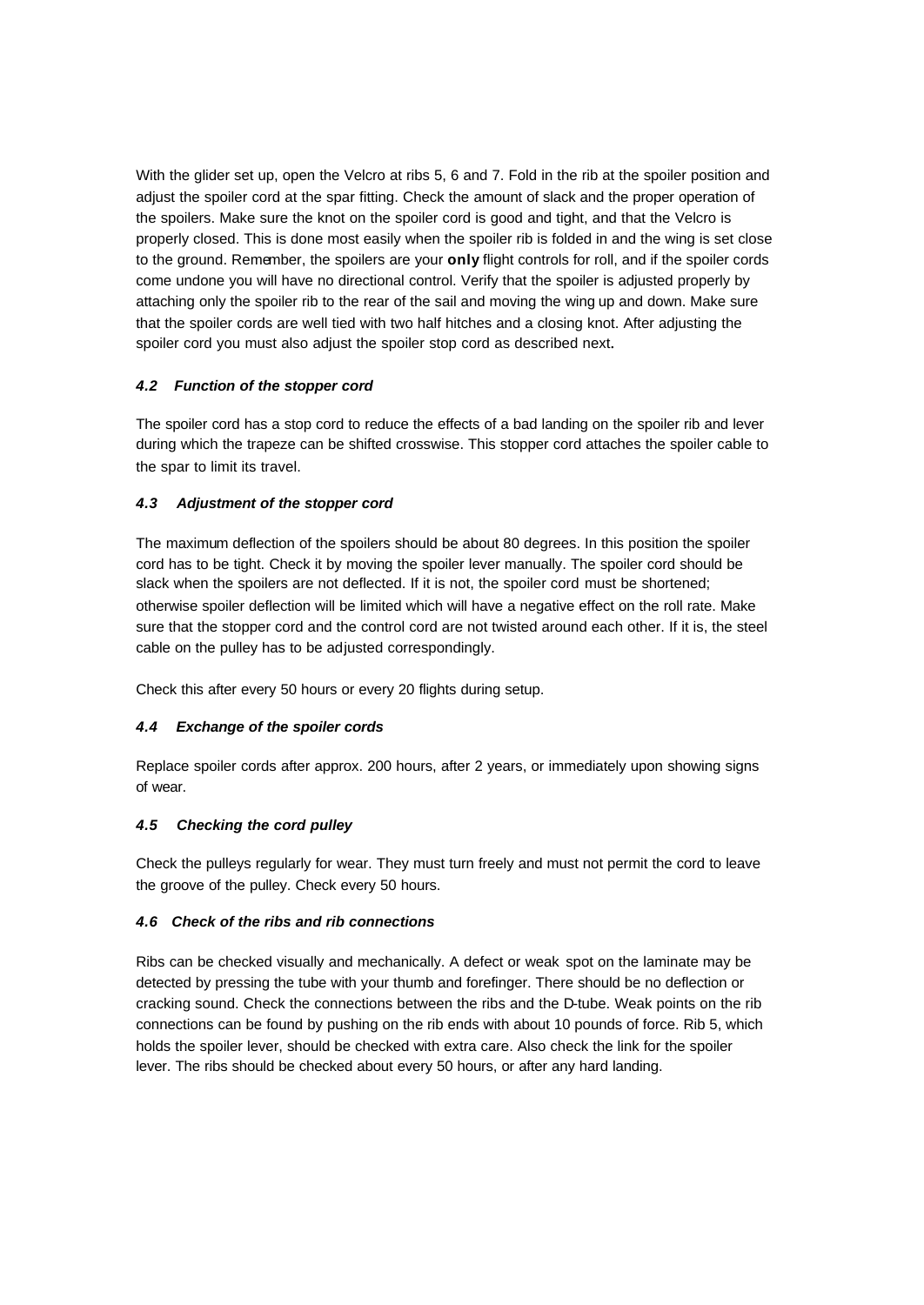# *4.7 Outermost rib and tip tube*

Check the tip rod and the outermost rib every time the wing contacts the ground during landing.

## *4.8 Wing pin and spar fittings*

The wing pin and the spar fittings are made out of a high-strength aviation alloy. To avoid corrosion those parts are nickel-plated. As the coating may wear, these parts should be wiped down with a lightly oiled cloth, especially after the glider gets wet. The fittings may require additional lubrication if they have gotten wet.

The turnbuckle should be greased about every 50 flights, or whenever the fitting becomes difficult to turn. Failure to do so may wear out the turnbuckle. Untie the knots of the cords on the turnbuckle so that the thread of the turnbuckle can be unscrewed half way and lubricated. If the turnbuckle still does not turn smoothly and easily it will have to be replaced.

Make sure the turnbuckle is properly reassembled. The body of the turnbuckle should be flush with the limit nuts. When the glider is set up the nuts have to be at their limits and the rods should not be twisted.

Take care that the trim is not altered when the sail is readjusted.

## *4.9 D-Tube*

The leading edge of the D-tube can be checked for damage as described earlier, and the owner may repair damage to it. However, any damage to the spar caps will require inspection, repair, or replacement by your dealer. The spar caps are located above and below the spar at the rear of the D-tube. Damaged spar caps can cause the spar to fail in flight. If you detect **any** damage in this area, take your glider to your dealer. He will be able to tell whether the spar can be repaired or whether it has to be exchanged. The same applies for extreme impact loads on the spar during improper transport or after a crash.

## *4.10 Cord connection at the ribs and the tip tube*

Ribs and tip tubes are tied with 2 mm cord. If the tension of these cords is not correct the sail will usually have wrinkles, and you should adjust the tension of the cords. Cords usually stretch during the first few flights, so check them frequently. A damaged cord must be replaced immediately. Pay special attention to the connection at rib 5, and at the tip tubes.

## *4.11 Cord connection at the flap*

The cord is exposed to high mechanical loads at the link to the quick pin. Check this area every 10 hours for wear and delamination.